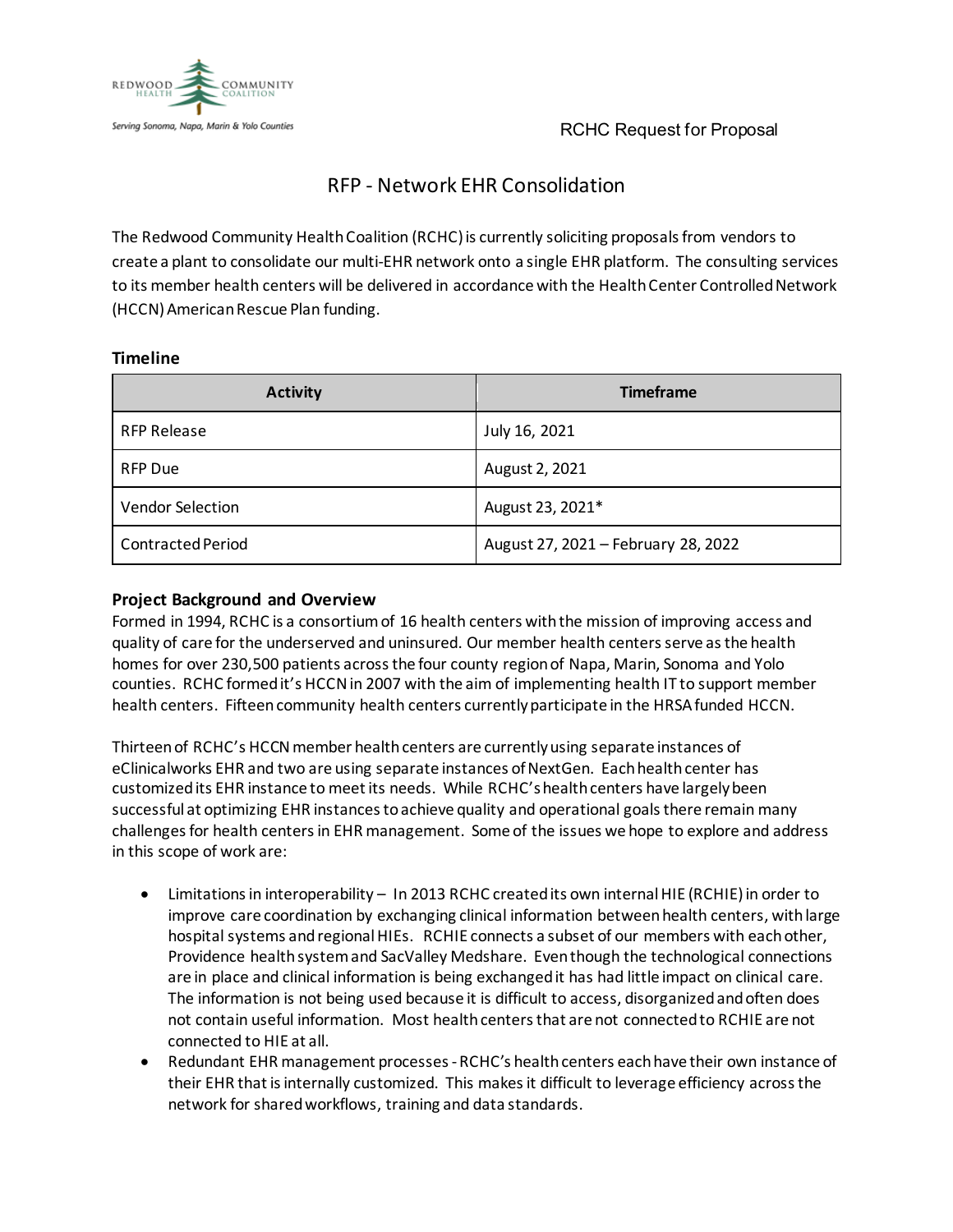

Serving Sonoma, Napa, Marin & Yolo Counties

## RCHC Request for Proposal

• Provider and care teamdissatisfaction with EHR usability – Provider and care team satisfaction with EHR usability remains low for many RCHC members. Many health centers have not had the needed resources for customization, training and advocating with vendors that would help to improve usability. In recent years new providers are often coming into health centers trained on a more commonly usedEHR than the one that is implemented at the health center. This has contributed to dissatisfaction with the current systems and lead to increased need for training for providers.

The COVID-19 pandemic has taught us that having needed medical history to assess risk of severe illness, and having quick access to testing and vaccine history in any clinical setting can be invaluable and even lifesaving. Having reliable, efficient and interoperable systems that help our member health centers to improve quality and coordination of care are also critical as we prepare for transition to APM.

## **Agency Project Goals**

- Complete a high level readiness assessment for movement to a consolidated EHR platform.
- Explore the implications of consolidating all member health centers onto one EHR platform including benefits and risks to member health centers and RCHC.
- Understand any available funding opportunities that would support the member health centers in making this transition.
- Understand access to data and how it would impact our current aggregated analytics platform.
- Create a timeline and general plan for a coordinated network project.

#### **Consulting Scope of Work**

The selected vendor will work with a committee of member health center stakeholders to assess the current and desired state. Meet with health center leaders and potential funders. Create a summary including a basic plan for coordinated network project. \*Selection of a vendor is dependent on approved funding.

#### **Project timeline:**

| <b>Activity</b>                         | <b>Timeline</b>               |
|-----------------------------------------|-------------------------------|
| Proposals Due                           | August 2, 2021                |
| Award announced                         | August 23, 2021*              |
| Project kickoff meeting with RCHC staff | Week of August 30, 2021       |
| Midterm report to RCHC membership       | November 19, 2021             |
| Project Report to RCHC Membership       | February 18, 2021 (tentative) |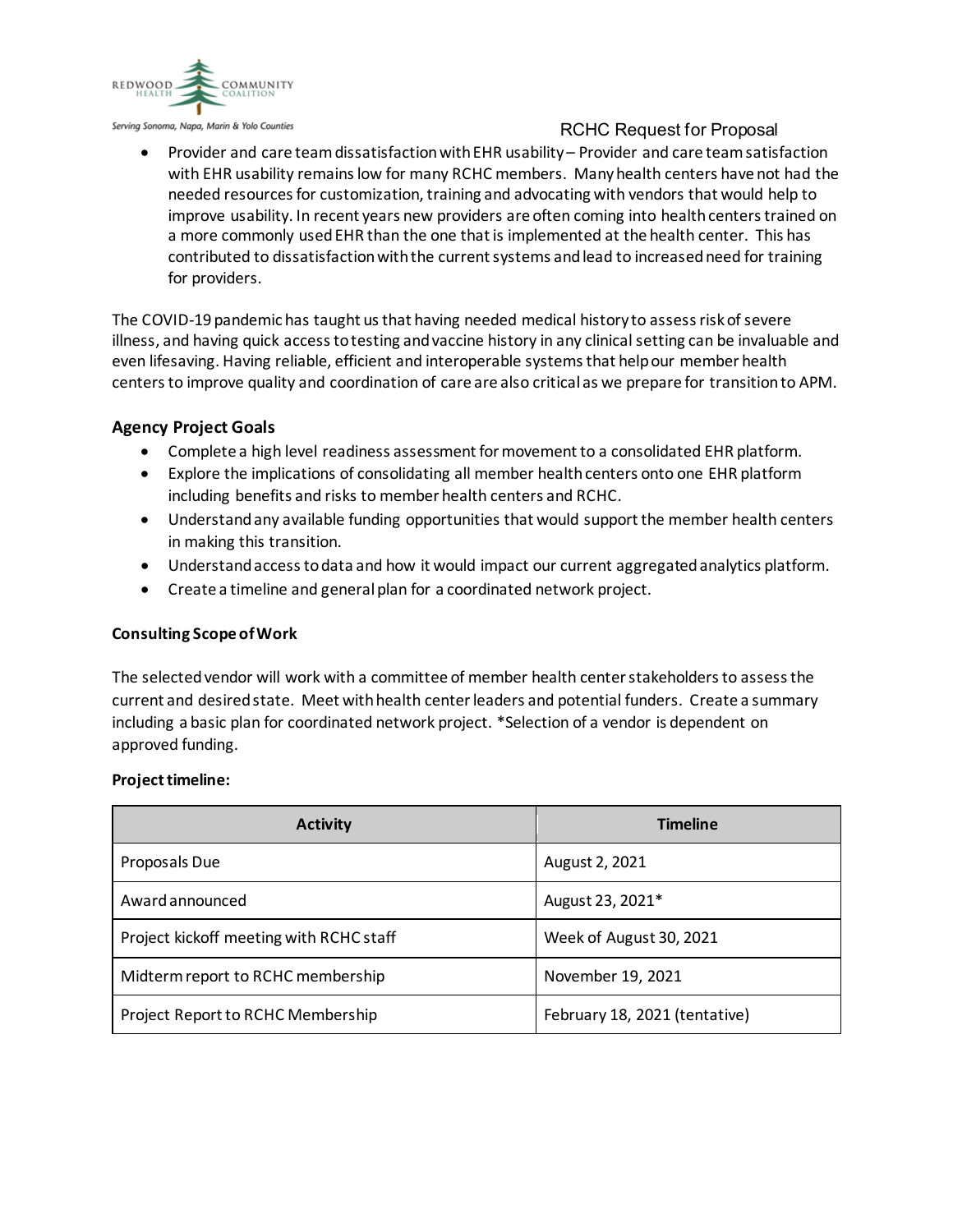

## RCHC Request for Proposal

#### **Requirements:**

- Organizational capacity to complete the above work in the timeframe outlined.
- Expertise
- Previous work in assisting organizations.
- A proven track-record of working in the health field, preferably with an HCCN, federally qualified health center (FQHC) or other safety net organization.
- Ability to provide consulting services virtually.
- Complete scope of work for under budget

#### **Submission and selection:**

Submission process and instructions

#### Contact Information

- 1) Name of organization:
- 2) Name of proposer(s):
- 3) Address, City, State, Zip
- 4) Phone: Email: Website: Facebook page:

- 5) Company Size :
- 6) Years in operation:

Please complete the following questions:

- 1) What is your proposed approach to complete the tasks and scope of work?
- 2) What experience do you have in the areas required?
- 3) Who will be doing the work and what is their experience?

Please submit the following with your proposal:

- 1) Samples of similar projects
- 2) Two references from similar projects
	- a) If you have worked with a federally qualified health center or one of the RCHC member health centers please include them as a third reference.
- 3) Resumes of those who will be working on the project
- 4) Budget